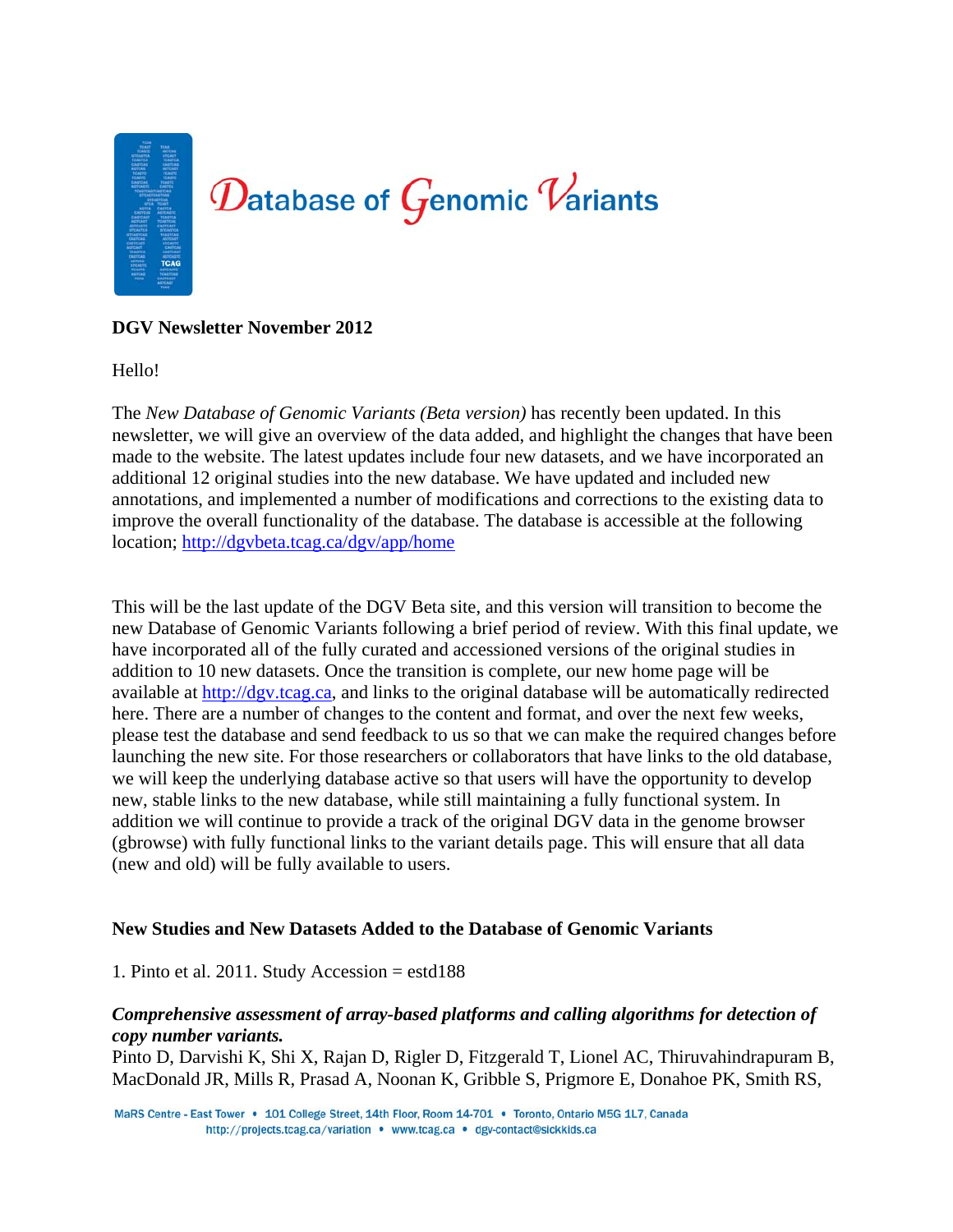Park JH, Hurles ME, Carter NP, Lee C, Scherer SW, Feuk L. Nat Biotechnol. 2011 May 8;29(6):512-20. doi: 10.1038/nbt.1852.

The authors systematically compared copy number variant (CNV) detection on eleven microarrays to evaluate data quality and CNV calling, reproducibility, concordance across array platforms and laboratory sites, breakpoint accuracy and analysis tool variability. Different analytic tools applied to the same raw data typically yield CNV calls with <50% concordance. Moreover, reproducibility in replicate experiments is <70% for most platforms. Nevertheless, these findings should not preclude detection of large CNVs for clinical diagnostic purposes because large CNVs with poor reproducibility are found primarily in complex genomic regions and would typically be removed by standard clinical data curation. The striking differences between CNV calls from different platforms and analytic tools highlight the importance of careful assessment of experimental design in discovery and association studies and of strict data curation and filtering in diagnostics. The CNV resource presented here allows independent data evaluation and provides a means to benchmark new algorithms.

#### 2. Campbell et al. 2011. Study Accession = nstd46

### *Population-genetic properties of differentiated human copy-number polymorphisms.*

Campbell CD, Sampas N, Tsalenko A, Sudmant PH, Kidd JM, Malig M, Vu TH, Vives L, Tsang P, Bruhn L, Eichler EE. Am J Hum Genet. 2011 Mar 11;88(3):317-32.

Copy number variants (CNVs) can reach appreciable frequencies in the human population, and several of these copy number polymorphisms (CNPs) have been recently associated with human diseases including lupus, psoriasis, Crohn disease, and obesity. Despite new advances, significant biases remain in terms of CNP discovery and genotyping. We developed a novel method based on single channel intensity data and benchmarked against copy numbers determined from sequencing read-depth to successfully obtain CNP genotypes for 1489 CNPs from 487 human DNA samples from diverse ethnic backgrounds. This customized microarray was enriched for segmental duplication-rich regions and novel insertions of sequences not represented in the reference genome assembly or on standard single nucleotide polymorphism (SNP) microarray platforms. We observe that CNPs in segmental duplications are more likely to be population differentiated than CNPs in unique regions ( $p = 0.015$ ) and that bi-allelic CNPs show greater stratification when compared to frequency-matched SNPs ( $p = 0.0026$ ). Although bi-allelic CNPs show a strong correlation of copy number with flanking SNP genotypes, the majority of multi-copy CNPs do not  $(40\%$  with  $r > 0.8)$ . We selected a subset of CNPs for further characterization in 1873 additional samples from 62 populations; this revealed striking population-differentiated structural variants in genes of clinical significance such as the OCLN gene, a tight junction protein involved in hepatitis C viral entry. Our new microarray design allows these variants to be rapidly tested for disease association and our results suggest that CNPs (especially those not in linkage disequilibrium with SNPs) may have contributed disproportionately to human diversity and selection.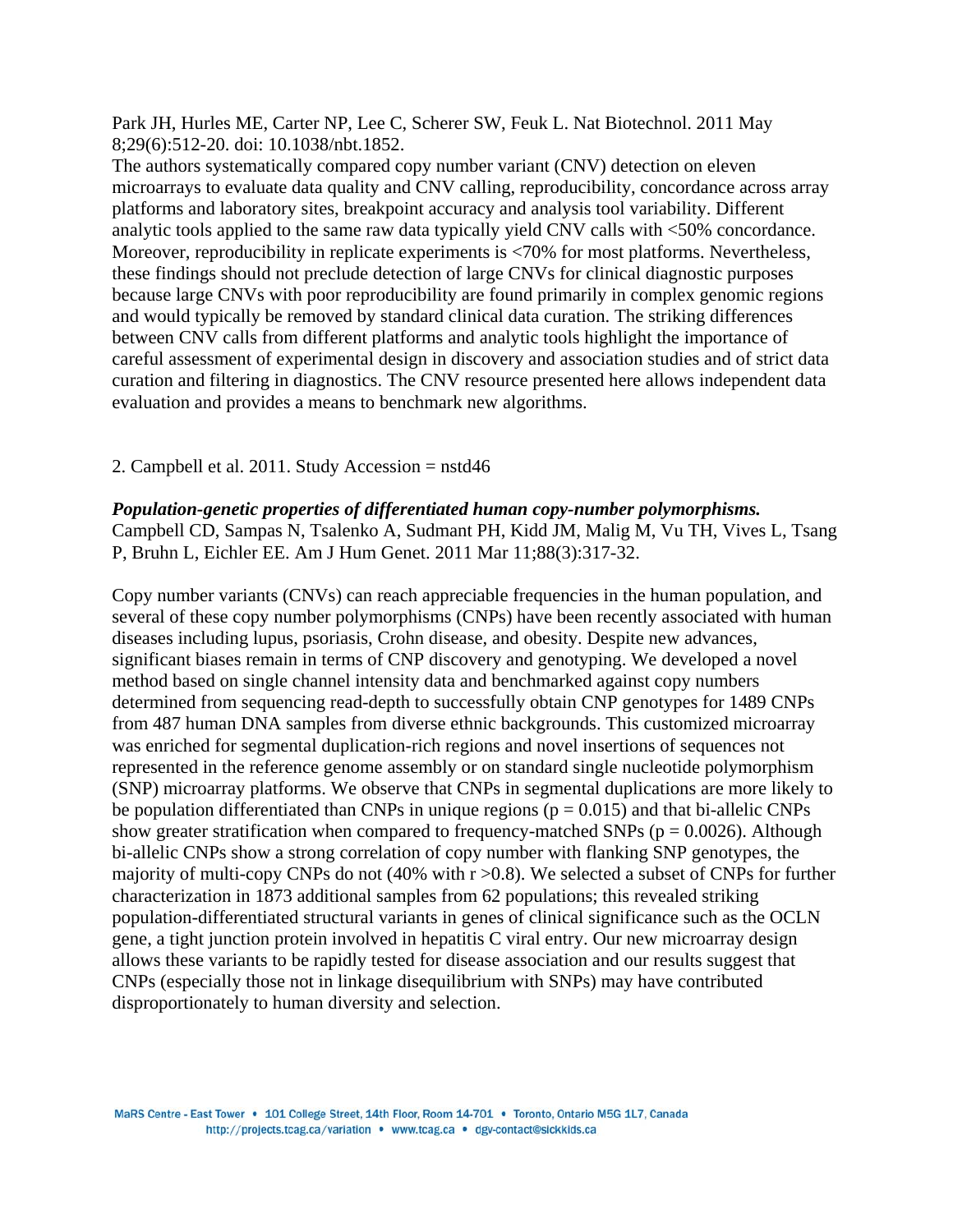3. Forsberg et al. 2012. Study Accession = nstd58

*Age-related somatic structural changes in the nuclear genome of human blood cells.*  Forsberg LA, Rasi C, Razzaghian HR, Pakalapati G, Waite L, Thilbeault KS, Ronowicz A, Wineinger NE, Tiwari HK, Boomsma D, Westerman MP, Harris JR, Lyle R, Essand M, Eriksson F, Assimes TL, Iribarren C, Strachan E, O'Hanlon TP, Rider LG, Miller FW, Giedraitis V, Lannfelt L, Ingelsson M, Piotrowski A, Pedersen NL, Absher D, Dumanski JP. Am J Hum Genet. 2012 Feb 10;90(2):217-28. Epub 2012 Feb 2

Structural variations are among the most frequent inter-individual genetic differences in the human genome. The frequency and distribution of de novo somatic structural variants in normal cells is, however, poorly explored. Using age-stratified cohorts of 318 monozygotic (MZ) twins and 296 single-born subjects, we describe age-related accumulation of copy-number variation in the nuclear genomes in vivo and frequency changes for both megabase- and kilobase-range variants. Megabase-range aberrations were found in 3.4% (9 of 264) of subjects =60 years old; these subjects included 78 MZ twin pairs and 108 single-born individuals. No such findings were observed in 81 MZ pairs or 180 single-born subjects who were =55 years old. Recurrent regionand gene-specific mutations, mostly deletions, were observed. Longitudinal analyses of 43 subjects whose data were collected 7-19 years apart suggest considerable variation in the rate of accumulation of clones carrying structural changes. Furthermore, the longitudinal analysis of individuals with structural aberrations suggests that there is a natural self-removal of aberrant cell clones from peripheral blood. In three healthy subjects, we detected somatic aberrations characteristic of patients with myelodysplastic syndrome. The recurrent rearrangements uncovered here are candidates for common age-related defects in human blood cells. We anticipate that extension of these results will allow determination of the genetic age of different somatic-cell lineages and estimation of possible individual differences between genetic and chronological age. Our work might also help to explain the cause of an age-related reduction in the number of cell clones in the blood; such a reduction is one of the hallmarks of immunosenescence.

4. Cooper et al. 2011. Study Accession = nstd54

## *A copy number variation morbidity map of developmental delay.*

Cooper GM, Coe BP, Girirajan S, Rosenfeld JA, Vu TH, Baker C, Williams C, Stalker H, Hamid R, Hannig V, Abdel-Hamid H, Bader P, McCracken E, Niyazov D, Leppig K, Thiese H, Hummel M, Alexander N, Gorski J, Kussmann J, Shashi V, Johnson K, Rehder C, Ballif BC, Shaffer LG, Eichler EE. Nat Genet. 2011 Aug 14;43(9):838-46. doi: 10.1038/ng.909.

To understand the genetic heterogeneity underlying developmental delay, we compared copy number variants (CNVs) in 15,767 children with intellectual disability and various congenital defects (cases) to CNVs in 8,329 unaffected adult controls. We estimate that ~14.2% of disease in these children is caused by CNVs >400 kb. We observed a greater enrichment of CNVs in individuals with craniofacial anomalies and cardiovascular defects compared to those with epilepsy or autism. We identified 59 pathogenic CNVs, including 14 new or previously weakly supported candidates, refined the critical interval for several genomic disorders, such as the 17q21.31 microdeletion syndrome, and identified 940 candidate dosage-sensitive genes. We also